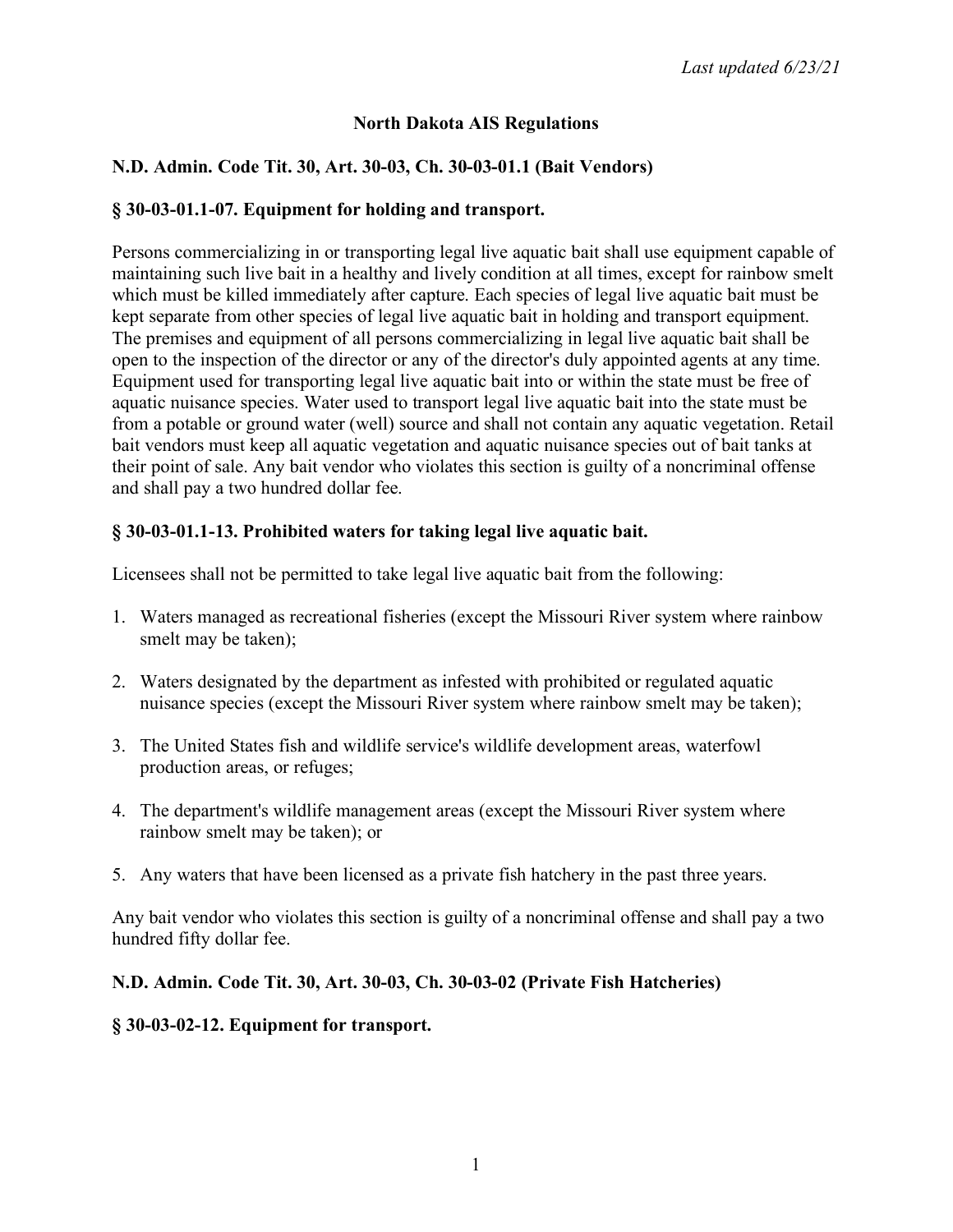All equipment used for transporting fish to and from a private fish hatchery must be free of aquatic vegetation and aquatic nuisance species and all equipment is subject to periodic inspection by a duly appointed agent of the director.

## **§ 30-03-02-13. Illegal waters for private fish hatcheries.**

Private fish hatcheries shall not be permitted on the following:

- 1. Waters managed as recreational fisheries;
- 2. Waters designated by the department as infested with prohibited or regulated aquatic nuisance species;
- 3. The department's wildlife management areas; or
- 4. The United States fish and wildlife service's wildlife development areas, waterfowl production areas, or refuges.

# **N.D. Admin. Code Tit. 30, Art. 30-03, Ch. 30-03-06 (Aquatic Nuisance Species)**

### **§ 30-03-06-01. Equipment.**

Upon leaving any water body or while in transit, all watercraft, watercraft motors, watercraft trailers, docks, boatlifts, and recreational and commercial equipment used in fishing, hunting, and watercrafting or construction equipment shall be free of prohibited or regulated aquatic nuisance species, as defined in the state's aquatic nuisance species list. All equipment is subject to inspection by a duly appointed agent of the director.

# **§ 30-03-06-02. Aquatic vegetation definition.**

Aquatic vegetation includes all obligate submergent species of aquatic plants.

# **§ 30-03-06-03. Aquatic vegetation prohibited.**

No aquatic vegetation, or parts thereof, shall be in or on watercraft, watercraft motors, watercraft trailers, and recreational, commercial, or construction equipment when out of water. Watercraft and recreational, commercial, or construction equipment on lifts suspended above the water from which they originated are excluded. Time out of the water needed to clean aquatic vegetation from the watercraft, watercraft motors, watercraft trailers, and recreational, commercial, or construction equipment at the immediate water access area (e.g., boat ramp) is allowed. All builtin structures to boats, including livewells and bait compartments and containers used to transport legal live bait, must be free of aquatic vegetation.

### **§ 30-03-06-04. Aquatic vegetation transport.**